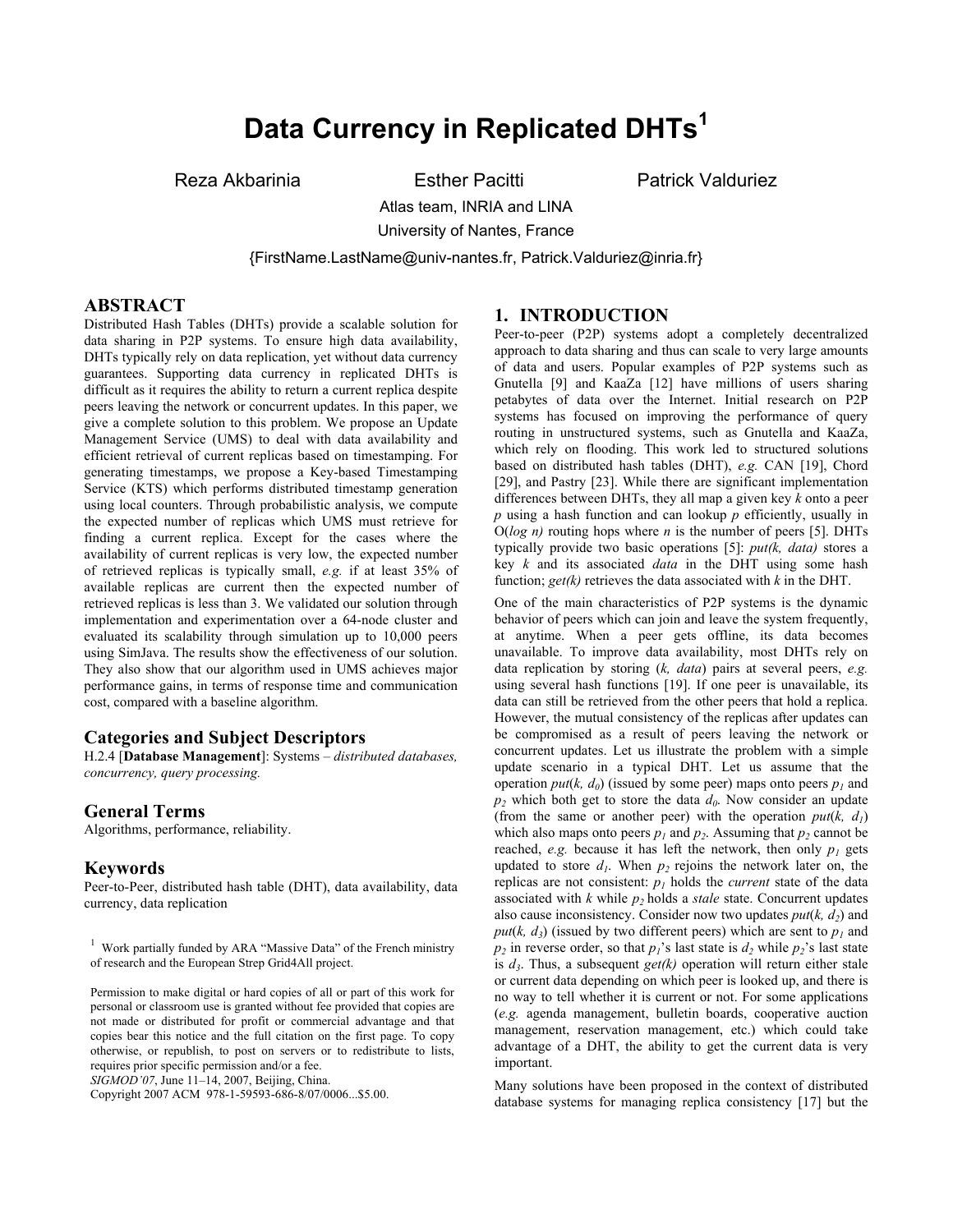high numbers and dynamic behavior of peers make them no longer applicable to P2P [6]. Supporting data currency in replicated DHTs requires the ability to return a current replica despite peers leaving the network or concurrent updates. The problem is partially addressed in [13] using data versioning. Each replica has a version number which is increased after each update. To return a current replica, all replicas need to be retrieved in order to select the latest version. However, because of concurrent updates, it may happen that two different replicas have the same version number thus making it impossible to decide which one is the current replica.

In this paper, we give a complete solution to data availability and data currency in replicated DHTs. Our main contributions are the following:

- We propose a service called Update Management Service (UMS) which deals with improving data availability and efficient retrieval of current replicas based on timestamping. After retrieving a replica, UMS detects whether it is current or not, *i.e.* without having to compare with the other replicas, and returns it as output. Thus, in contrast to the solution in [13], UMS does not need to retrieve all replicas to find a current one. In addition, concurrent updates raise no problem for UMS.
- We give a probabilistic analysis of UMS's communication cost. We compute the expected number of replicas which UMS must retrieve for finding a current replica. We prove that it is less than the inverse of the probability of currency and availability, *i.e.* the probability that a replica is current and available. Thus, except for the cases where the availability of current replicas is very low, the expected number of replicas which UMS must retrieve is typically small.
- We propose a new Key-based Timestamping Service (KTS) which generates monotonically increasing timestamps, in a distributed fashion using local counters. KTS does distributed timestamp generation in a way that is similar to data storage in the DHT, *i.e.* using peers dynamically chosen by hash functions. To maintain timestamp monotonicity, we propose algorithms which take into account the cases where peers leave the system either normally or not (*e.g.* because they fail). To the best of our knowledge, this is the first paper that introduces the concept of key-based timestamping, and proposes efficient techniques for realizing this concept in DHTs. Furthermore, KTS is useful to solve other DHT problems which need a total order on operations performed on each data, *e.g.* read and write operations which are performed by concurrent transactions.
- We provide a comprehensive performance evaluation based on the implementation of UMS and KTS over a 64-node cluster. We also evaluated the scalability of our solution through simulation up to 10,000 peers using SimJava. The experimental and simulation results show the effectiveness of our solution.

The rest of this paper is organized as follows. In Section 2, we first propose a model for DHTs which will be useful to present our solution, and then we state the problem. Section 3 presents our update management service for DHTs. In Section 4, we propose a distributed timestamping service to support updates. Section 5 describes a performance evaluation of our solution

through implementation and simulation. In Section 6, we discuss related work. Section 7 concludes.

# **2. DHT MODEL AND PROBLEM STATEMENT**

In this section, we first present a model of DHTs which is needed for describing our solution and proving its properties. Then, we precisely state the problem.

# **2.1 DHT Model**

A DHT maps a key *k* to a peer *p* using a hash function *h*. We call *p* the *responsible for k wrt h*. A peer may be responsible for *k* wrt a hash function  $h_1$  but not responsible for  $k$  wrt another hash function  $h_2$ . The responsible for  $k$  wrt  $h$  may be different at different times, *i.e.* because of peers' joins and leaves. We can model the mapping mechanism of DHT as a function that determines at anytime the peer that is responsible for *k* wrt *h*; we call this function *DHT's mapping function*.

**Definition 1: DHT's mapping function.** *Let K be the set of all keys accepted by the DHT, P the set of peers, H the set of all pairwise independent hash functions which can be used by the DHT for mapping, and T the set of all numbers accepted as time. We define the DHT's mapping function as m:*  $K \times H \times T \rightarrow P$  *such that m(k,h,t) determines the peer*  $p ∈ P$  *which is responsible for k*∈*K wrt h*∈*H at time t*∈*T.*

Let us make precise the terminology involving peers' responsibility for a key. Let  $k \in K$ ,  $h \in H$  and  $p \in P$ , and let  $[t_0..t_1]$  be a time interval such that  $t_1 > t_0$ . We say that *p* is *continuously responsible* for *k* wrt *h* in  $[t_0, t_1)$  if it is responsible for *k* wrt *h* at anytime in  $[t_0..t_1)$ . In other words,  $(\forall t \in T, t_0 \leq t < t_1) \Rightarrow$  (  $p=m(k,h,t)$ . If *p* obtains and loses the responsibility for *k* wrt *h* respectively at  $t_0$  and  $t_1$ , and is continuously responsible for  $k$  wrt *h* in  $[t_0..t_1)$ , then we say that  $[t_0..t_1)$  is a *p*'s period of responsibility for *k* wrt *h*. The peer that is responsible for *k* wrt *h* at current time is denoted by  $rsp(k,h)$ . We also denote by  $prsp(k,h)$  the peer that was responsible for *k* wrt *h* just before *rsp(k,h)*. The peer that will become responsible for  $k$  wrt  $h$  just after  $rsp(k,h)$  is denoted by *nrsp(k,h)*.

**Example 1.** Figure 1 shows the peers responsible for  $k \in K$  wrt  $h ∈ H$  since  $t_0$ . The peer that is currently responsible for *k* wrt *h* is  $p_1$ , thus  $p_1 = rsp(k,h)$  and  $p_3 = prsp(k,h)$ . In the time interval [t<sub>1</sub>..t<sub>2</sub>],  $p<sub>2</sub>$  is continuously responsible for *k* wrt *h*. It has obtained and lost its responsibility respectively at  $t_1$  and  $t_2$ , thus  $[t_1..t_2]$  is  $p_2$ 's period of responsibility for  $k$  wrt  $h$ . Also  $[t_0..t_1]$  and  $[t_2..t_3]$  are respectively  $p_4$ 's and  $p_3$ 's periods of responsibility for *k* wrt *h*.



**Figure 1. Example of peers' responsibilities** 

In the DHT, there is a *lookup service* that can locate *rsp(k,h)* efficiently. The lookup service can return the address of *rsp(k,h)* usually in  $O(Log / P)$  routing hops, where  $\frac{P}{P}$  is the number of peers in the system.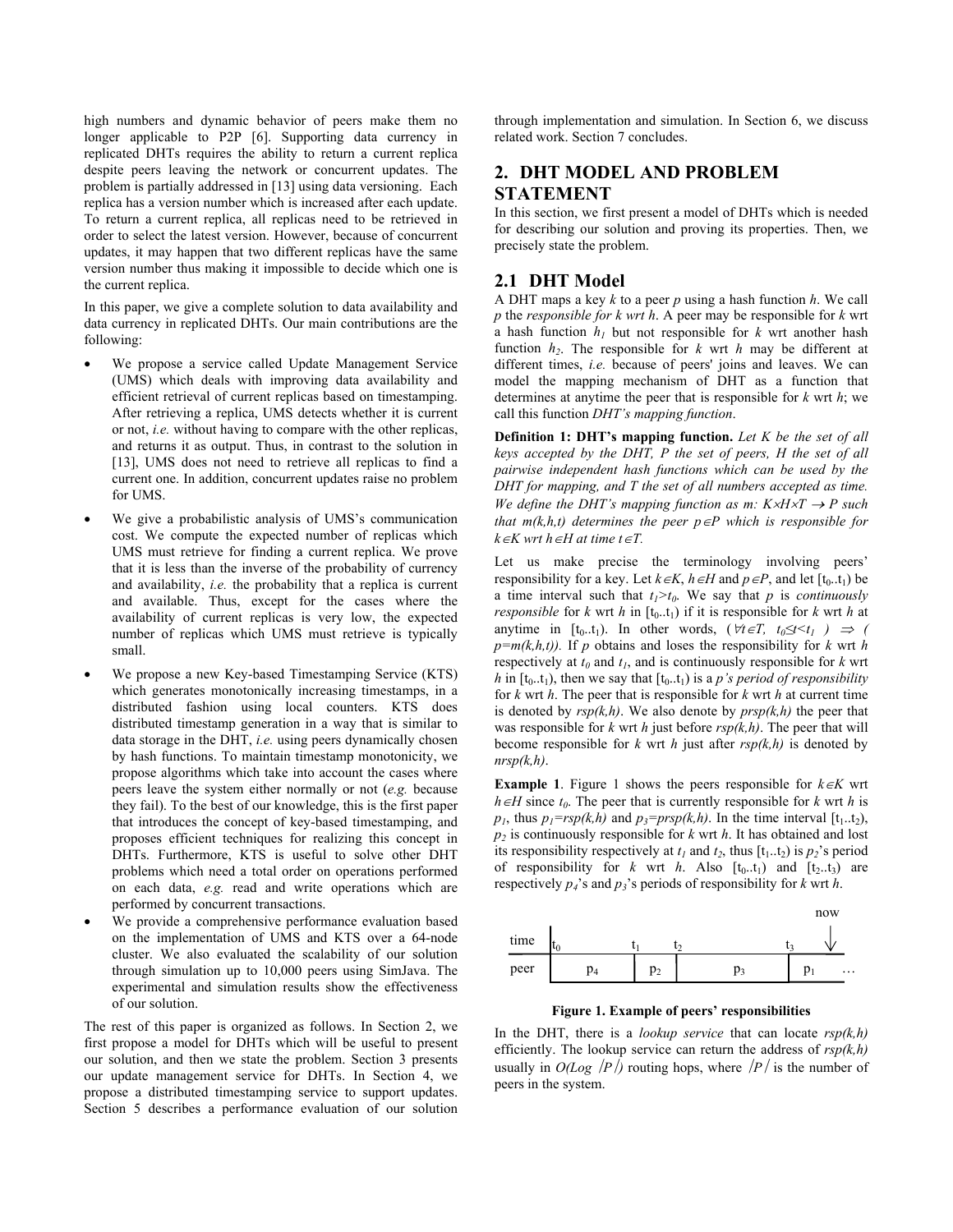#### **2.2 Problem Statement**

To improve data availability we replicate the pairs *(k, data)* at several peers using several hash functions. We assume that there is an operation that stores a pair *(k, data)* at *rsp(k,h)* which we denote by  $put<sub>b</sub>(k, data)$ . This operation can be issued concurrently by several peers. There is another operation, denoted by  $get<sub>h</sub>(k)$ , that retrieves the data associated with  $k$  which is stored at  $rsp(k,h)$ .

Over time, some of the replicas stored with *k* at some peers may get stale. Our objective is to provide a mechanism which returns efficiently a current replica in response to a query requesting the data associated with a key.

Formally, the problem can be defined as follows. Given a key  $k ∈ K$ , let  $R_k$  be the set of replicas such that for each  $r ∈ R_k$ , the pair *(k, r)* is stored at one of the peers of the DHT. Our goal is to return efficiently an  $r \in R_k$  which is current, *i.e.* reflects the latest update.

## **3. UPDATE MANAGEMENT SERVICE**

To deal with data currency in DHTs, we propose an *Update Management Service (UMS)* which provides high data availability through replication and efficient retrieval of current replicas. UMS only requires the DHT's lookup service with *puth* and *geth* operations. To return current replicas, it uses timestamps attached to the pairs *(k, data)*. In this section, we give an overview of our timestamping solution and present in more details UMS' update operations. We also analyze UMS's communication cost.

## **3.1 Timestamping**

To provide high data availability, we replicate the data in the DHT using a set of pairwise independent hash functions *H<sub>r</sub>*⊂*H* which we call *replication hash functions*. To be able to retrieve a current replica we "stamp" each pair *(k, data)* with a logical timestamp, and for each  $h \in H_r$  we replicate the pair  $(k, newData)$ at *rsp(k,h)* where *newData={data, timestamp}*, i.e. newData is a data composed of the initial data and the timestamp. Upon a request for the data associated with a key, we can thus return one of the replicas which are stamped with the latest timestamp. The number of replication hash functions, *i.e.*  $/H_r$ , can be different for different DHTs. For instance, if in a DHT the availability of peers is low, for increasing data availability a high value of  $/H_r/$ (*e.g.* 30) is used. Constructing *Hr*, which is a set of pairwise independent hash functions, can be done easily, *e.g.* by using the methods presented in [14].

To generate timestamps, we propose a distributed service called *Key-based Timestamping Service (KTS).* The main operation of KTS is *gen\_ts(k)* which given a key *k* generates a real number as a *timestamp for k*. The timestamps generated by KTS have the *monotonicity* property, *i.e.* two timestamps generated for the same key are monotonically increasing. This property permits us to order the timestamps generated for the same key according to the time at which they have been generated.

**Definition 2: Timestamp monotonicity**. *For any two timestamps*   $ts_1$  and  $ts_2$  generated for a key k respectively at times  $t_1$  and  $t_2$ , if  $t_1$   $lt; t_2$  then we have  $ts_1$   $lt; ts_2$ .

At anytime, KTS generates at most one timestamp for a key (see Section 4 for the details). Thus, regarding to the monotonicity property, there is a total order on the set of timestamps generated

```
insert(k, data) 
begin 
   ts := KTS.gen ts (k);
    for each h∈Hr do 
        newData := {data, ts}; 
       DHT.put<sub>h</sub>(k, newData);end; 
retrieve(k) 
begin 
   ts_1 := KTS.Last ts(k);data_{mr} := null;ts_{mr} := -\infty; for each h∈Hr do begin 
        newData := DHT.get<sub>h</sub>(k); data := newData.data; 
         ts := newData.ts; 
        if (ts<sub>1</sub> = ts) then begin
           return data; // one current 
                          // replica is found 
            exit; 
         end 
        else if (ts > ts_{mr}) then begin
           data_{\text{mr}} := data; //keep the most
           ts_{mr} := ts; // recent replica and
                        //its timestamp 
        end; 
    end; 
   return datamr 
end;
```
**Figure 2. UMS update operations** 

for the same key. However, there is no total order on the timestamps generated for different keys.

KTS has another operation denoted by *last\_ts(k)* which given a key *k* returns the last timestamp generated for *k* by KTS.

# **3.2 Update Operations**

To describe UMS, we use the *KTS.gen\_ts* and *KTS.last\_ts* operations discussed above. The implementation of these operations is detailed in Section 4. UMS provides *insert* and *retrieve* operations (see Figure 2).

**Insert(k, data):** inserts a pair *(k, data)* in the DHT as follows. First, it uses KTS to generate a timestamp for *k*, *e.g. ts*. Then, for each  $h \in H_r$  it sends the pair  $(k, \{data, ts\})$  to the peer that is  $rsp(k,h)$ . When a peer p, which is responsible for  $k$  wrt one of the hash functions involved in  $H_r$ , receives the pair *(k, {data, ts})*, it compares *ts* with the timestamp, say  $ts_0$ , of its data (if any) associated with *k*. If  $ts > ts_0$ , *p* overwrites its data and timestamp with the new ones. Recall that, at anytime, *KTS.gen\_ ts (k)* generates at most one timestamp for *k*, and different timestamps for *k* have the monotonicity property. Thus, in the case of concurrent calls to *insert(k, data)*, *i.e.* from different peers, only the one that obtains the latest timestamp will succeed to store its data in the DHT.

**Retrieve(k)**: retrieves the most recent replica associated with *k* in the DHT as follows. First, it uses KTS to determine the latest timestamp generated for  $k$ ,  $e.g.$   $ts<sub>1</sub>$ . Then, for each hash function  $h \in H_r$ , it uses the DHT operation  $get_h(k)$  to retrieve the pair *{data, timestamp*} stored along with *k* at  $rsp(k,h)$ . If *timestamp* is equal to  $ts_1$ , then the data is a current replica which is returned as output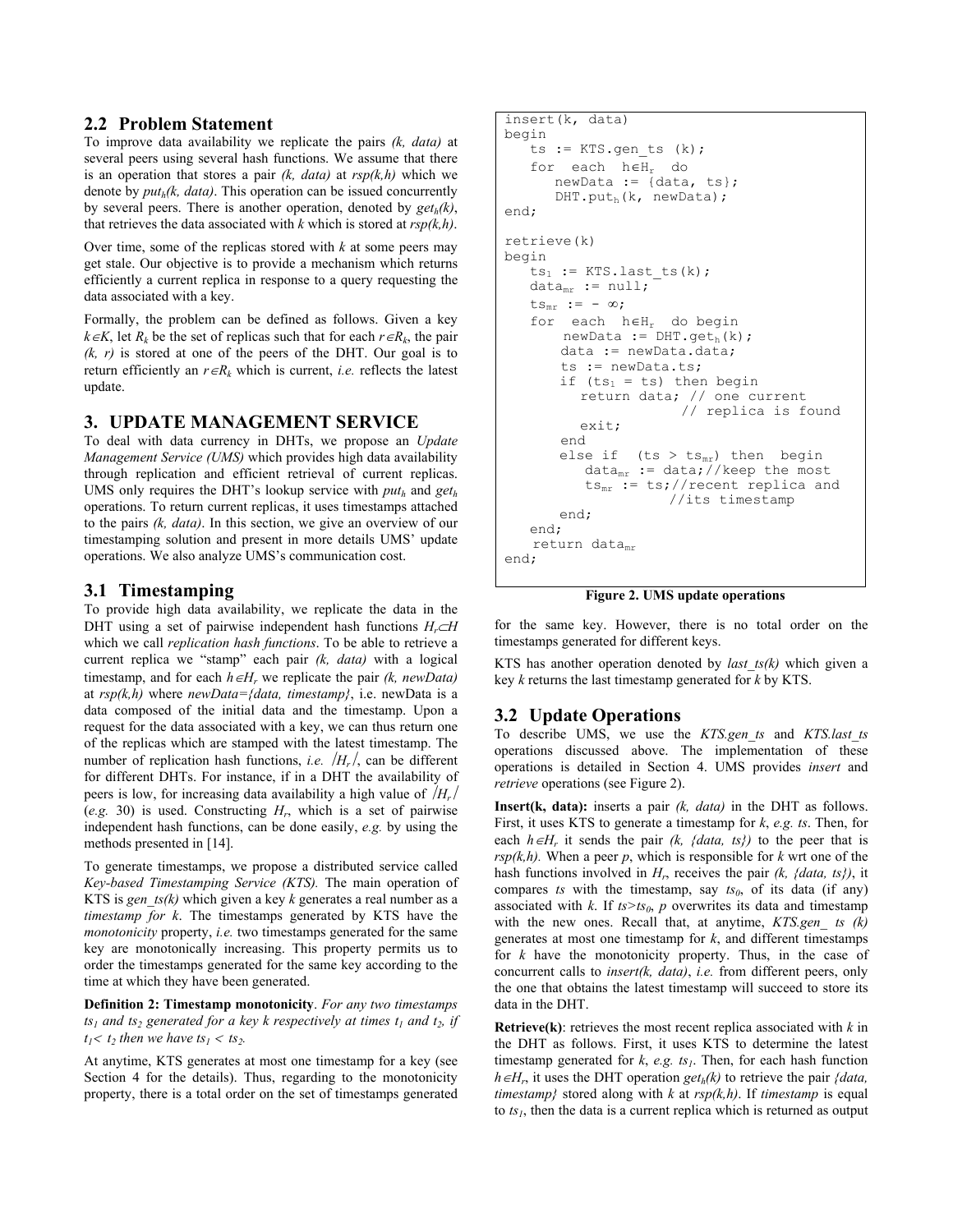and the operation ends. Otherwise the retrieval process continues while saving in *data<sub>mr</sub>* the most recent replica. If no replica with a timestamp equal to  $ts<sub>l</sub>$  is found (*i.e.* no current replica is found) then the operation returns the most recent replica which is available, *i.e. datamr*.

#### **3.3 Cost Analysis**

In this section, we give a probabilistic analysis of the communication cost of UMS in terms of number of messages to retrieve a data item. For a non replicated DHT, this cost, which we denote by *cret*, is *O(log n)* messages where *n* is the number of peers. The communication cost of retrieving a current replica by UMS is  $c_{ums} = c_{kts} + n_{ums} * c_{ret}$ , where  $c_{kts}$  is the cost of returning the last generated timestamp by KTS and *nums* is the number of replicas that UMS retrieves, *i.e.* the number of times that the operation *get<sub>h</sub>*(k) is called. As we will see in the next section,  $c_{kts}$ is usually equal to *cret*, *i.e.* the cost of contacting the responsible of a key and getting the last timestamp from it. Thus, we have *cums*  $= (1 + n_{\text{rms}}) * c_{\text{rot}}.$ 

The The number of replicas which UMS retrieves, *i.e. nums*, depends on the probability of currency and availability of replicas. The higher this probability, the lower  $n_{ums}$  is. Let  $H_r$  be the set of replication hash functions,  $t$  be the retrieval time, and  $p_t$ be the probability that, at time *t,* a current replica is available at a peer that is responsible for *k* wrt some  $h \in H_r$ . In other words,  $p_t$  is the ratio of current replicas, which are available at *t* over the peers responsible for *k* wrt replication hash functions, to the total number of replicas, *i.e.*  $H_r$ . We call  $p_t$  the *probability of currency and availability* at retrieval time. We give a formula for computing the expected value of the number of replicas, which UMS retrieves, in terms of  $p_t$  and  $/H_r$ . Let X be a random variable which represents the number of replicas that UMS retrieves. We have  $Prob(X=i) = p_t * (1-p_t)^{i-1}$ , *i.e.* the probability of having  $X=i$  is equal to the probability that *i-1* first retrieved replicas are not current and the *i*th replica is current. The expected value of *X* is computed as follows:

$$
E(X) = \sum_{i=0}^{|H_r|} i * \text{Pr } ob(X = i)
$$
  

$$
E(X) = p_t * (\sum_{i=0}^{|H_r|} i * (1 - p_t)^{i-1})
$$
 (1)

Equation 1 expresses the expected value of the number of retrieved replicas in terms of  $p_t$  and  $/H_r/$ . Thus, we have the following upper bound for  $E(X)$  which is solely in terms of  $p_t$ .

$$
E(X) < p_t * \left( \sum_{i=0}^{\infty} i * (1 - p_t)^{i-1} \right) \tag{2}
$$

From the theory of series [2], we use the following equation for 0≤ z <1:

$$
\sum_{i=0}^{\infty} i * z^{i-1} = \frac{1}{(1-z)^2}
$$

Since  $0 \le (1-p_t) \le 1$ , we have:

$$
\sum_{i=0}^{\infty} i * (1 - p_i)^{i-1} = \left(\frac{1}{(1 - (1 - p_i))^2}\right)
$$
 (3)

Using Equations 3 and 2, we obtain:

$$
E(X) < \frac{1}{p_t} \tag{4}
$$

**Theorem 1:** *The expected value of the number of replicas which UMS retrieves is less than the inverse of the probability of currency and availability at retrieval time.*

**Proof:** Implied by the above discussion.

**Example.** Assume that at retrieval time *35%* of replicas are current and available, *i.e.*  $p_f = 0.35$ . Then the expected value of the number of replicas which UMS retrieves is less than 3.

Intuitively, the number of retrieved replicas cannot be more than  $/H_r$ . Thus, for  $E(X)$  we have:

$$
E(X) \le \min\left(\frac{1}{p_t}, |H_r|\right) \tag{5}
$$

#### **4. KEY-BASED TIMESTAMP SERVICE**

The main operation of KTS is *gen\_ts* which generates monotonically increasing timestamps for keys. A centralized solution for generating timestamps is obviously not possible in a P2P system since the central peer would be a bottleneck and single point of failure. Distributed solutions using synchronized clocks no longer apply in a P2P system. One popular method for distributed clock synchronization is Network Time Protocol (NTP) which was originally intended to synchronize computers linked via Internet networks [16]. NTP and its extensions (*e.g.* [8] and [18]) guarantee good synchronization precision only if computers have been linked together long enough and communicate frequently [18]. However, in a P2P system in which peers can leave the system at any time, these solutions cannot provide good synchronization precision.

In this section, we propose a distributed technique for generating timestamps in DHTs. First, we present a technique based on local counters for generating the timestamps. Then we present a direct algorithm and an indirect algorithm for initializing the counters, which is very important for guaranteeing the monotonicity of timestamps. We also apply the direct algorithm to CAN and Chord. Finally, we discuss a method for maintaining the validity of counters.

#### **4.1 Timestamp Generation**

Our idea for timestamping in DHTs is like the idea of data storage in these networks which is based on having a peer responsible for storing each data and determining the peer dynamically using a hash function. In KTS, for each key we have a peer responsible for timestamping which is chosen dynamically using a hash function. Below, we discuss the details of timestamp responsibility and timestamp generation.

#### *4.1.1 Timestamping Responsibility*

Timestamp generation is performed by KTS as follows. Let *k*∈*K* be a key, the *responsible of timestamping for k* is the peer that is responsible for *k* wrt  $h_{ts}$ , *i.e.*  $rsp(k, h_{ts})$ , where  $h_{ts}$  is a hash function accepted by the DHT, i.e.  $h_{ts} \in H$ . Each peer *q* that needs a timestamp for *k,* called *timestamp requester*, uses the DHT's lookup service to obtain the address of  $\frac{rsp}{k}$ ,  $h_{ts}$ ) to which it sends a *timestamp request (TSR)*. When  $rsp(k, h_{ts})$  receives the request of *q*, generates a timestamp for *k* and returns it to *q*. Figure 3 illustrates the generation of a timestamp for *k* initiated by peer *q*.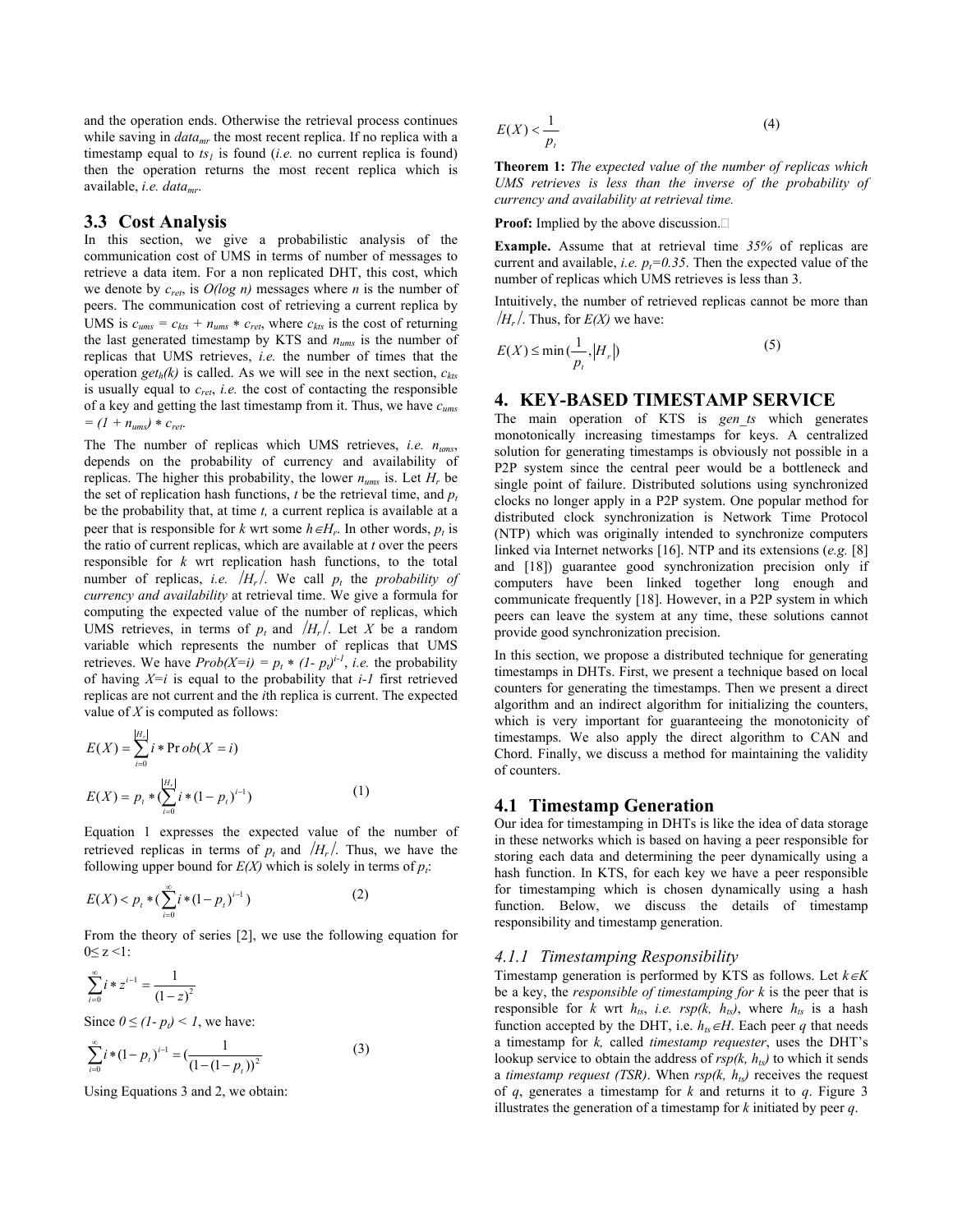If the peer that is  $rsp(k, h_{ts})$  leaves the system or fails, the DHT detects the absence of that peer, *e.g.* by frequently sending "ping" messages from each peer to its neighbors [19], and another peer becomes responsible for  $k$  wrt  $h_{ts}$ . Therefore, if the responsible of timestamping for *k* leaves the system or fails, another peer automatically becomes responsible of timestamping for *k*, *i.e.* the peer that becomes responsible for  $k$  wrt  $h_{ts}$ . Thus, the dynamic behavior of peers causes no problem for timestamping responsibility.



 **Figure 3. Example of timestamp generation** 

#### *4.1.2 Guaranteeing Monotonicity*

Let us now discuss what a responsible of timestamping should do to maintain the monotonicity property. Let *k* be a key, *p* the peer that is responsible of timestamping for  $k$ , and  $ts_k$  a timestamp for  $k$ which is generated by *p*. To provide the monotonicity property, we must guarantee two constraints: (1)  $ts_k$  is greater than all timestamps for *k* which have been previously generated by *p* itself; (2)  $ts_k$  is greater than any timestamp for  $k$  generated by any other peer that was responsible of timestamping for *k* in the past.

To enforce the first constraint, for generating timestamps for each key *k*, we use a local *counter of k at p* which we denote as *cp,k*. When *p* receives a timestamp request for *k*, it increments the value of *cp,k* by one and returns it as the timestamp for *k* to the timestamp requester.

To enforce the second constraint,  $p$  should *initialize*  $c_{p,k}$  so that it is greater than or equal to any timestamp for *k* previously generated by other peers that were responsible of timestamping for *k* in the past. For this, *p* initializes  $c_{p,k}$  to the last value of  $c_{q,k}$ where *q* is the last peer that has generated a timestamp for *k*. In Section 4.2, we discuss how  $p$  can acquire  $c_{q,k}$ . The following lemma shows that the initialization of  $c_{p,k}$  as above enforces the second constraint.

**Lemma 1**: *If each peer p, during each of its periods of responsibility for k wrt h<sub>ts</sub>, initializes*  $c_{p,k}$  *before generating the* first timestamp for k, then each generated timestamp for k is *greater than any previously generated one.*

**Proof:** Follows from the fact that initializing  $c_{nk}$  makes it equal to the last timestamp generated for  $k$ , and the fact that timestamp generation is done by increasing the value of  $c_{p,k}$  by one and returning its value as output. □

After  $c_{p,k}$  has been initialized, it is a *valid counter*, *i.e.* p can use it for generating timestamps for *k*. If *p* loses the responsibility for *k* wrt  $h_{ts}$ , *e.g.* because of leaving the system, then  $c_{p,k}$  becomes *invalid*. The peer *p* keeps its valid counters in a *Valid Counters Set* which we denote by  $VCS_p$ . In other words, for each  $k \in K$ , if

```
gen-ts(k) // timestamp generation by KTS 
begin 
   p := DHT.logkup(k, h_{ts}); return gen-ts(p, k); 
end; 
gen-ts(p, k) //generating a timestamp 
                // for a key k by peer p 
              // that is rsp(k, h_{ts})begin 
   c_{p,k} := search_counter(VCS<sub>p</sub>, k);
   if (c_{p,k} is not in VCS<sub>p</sub>) then
    begin 
       new(c_{p,k});//allocate memory for c_{p,k}KTS. CounterInitialize(k, c_{p,k});
       VCS_p := VCS_p + {c_{p,k}}; end; 
   c_{p,k}.value := c_{p,k}.value + 1;
   return c_{p,k}. value;
end;
```
#### **Figure 4. Timestamp generation**

 $c_{p,k}$  is valid then  $c_{p,k}$  is in *VCS<sub>p</sub>*. Each peer  $p \in P$  has its own *VCS<sub>p</sub>*. and respects the following rules for it:

- 1. When *p* joins the P2P system, it sets  $VCS_p = \emptyset$ .
- 2. *∀k*∈*K*, when *p* initializes  $c_{p,k}$ , it adds  $c_{p,k}$  to  $VCS_p$ .
- 3. *∀k*∈*K*, when *p* loses the responsibility for *k* wrt  $h_{ts}$ , if  $c_{p,k}$  is in  $VCS_p$  then p removes it from  $VCS_p$ .

When  $p$  receives a timestamp request for a key  $k$ , it checks for the existence of  $c_{p,k}$  in  $VCS_p$ . If  $c_{p,k}$  is in  $VCS_p$  then p generates the timestamp for *k* using  $c_{p,k}$ . Otherwise *p* initializes  $c_{p,k}$ , appends it to  $VCS_p$  and then generates the timestamp using  $c_{p,k}$  (see Figure 4).

The data structure used for  $VCS_p$  is such that given a key  $k$ seeking  $c_{p,k}$  in  $VCS_p$  can be done rapidly, e.g. a binary search tree. Also, for minimizing the memory cost, when a counter gets out of  $VCS_p$ , *p* releases the memory occupied by the counter, *i.e.* only the counters involved in  $VCS_p$  occupy a memory location. To prevent the problem of overflow, we use a large integer, *e.g.* 128 bits, for the value of  $c_{p,k}$ .

The following theorem shows that using  $VCS_p$  and respecting its rules guarantees the monotonicity property.

**Theorem 2**: *If the peer p, which is responsible for k wrt*  $h_{ts}$  *for generating timestamps for k uses*  $c_{p,k}$  that is in  $VCS_p$ , then each *generated timestamp for k is greater than any previously generated one.*

**Proof:** Let  $[t_0, t_1)$  be a *p*'s period of responsibility for *k* wrt  $h_{ts}$  and let us assume that *p* generates a timestamp for *k* in  $[t_0, t_1)$ . Rules 1 and 3 assure that at  $t_0$ ,  $c_{p,k}$  is not in  $VCS_p$ . Thus, for generating the first timestamp for *k* in  $[t_0, t_1)$ , *p* should initialize  $c_{p,k}$  and insert it into  $VCS_p$  (Rule 2). Therefore, in each of its periods of responsibility for *k* wrt  $h_{ts}$ , *p* initializes  $c_{p,k}$  before generating the first timestamp for *k*. Thus, each peer *p*, during each of its periods of responsibility for  $k$  wrt  $h_{ts}$ , initializes  $c_{p,k}$  before generating the first timestamp for  $k$ , so by Lemma 1 the proof is complete.  $\Box$ 

The other KTS operation *last\_ts(k)*, which we used in Section 3, can be implemented like *gen\_ts* except that *last\_ts* is simpler: it only returns the value of  $c_{p,k}$  and does not need to increase its value.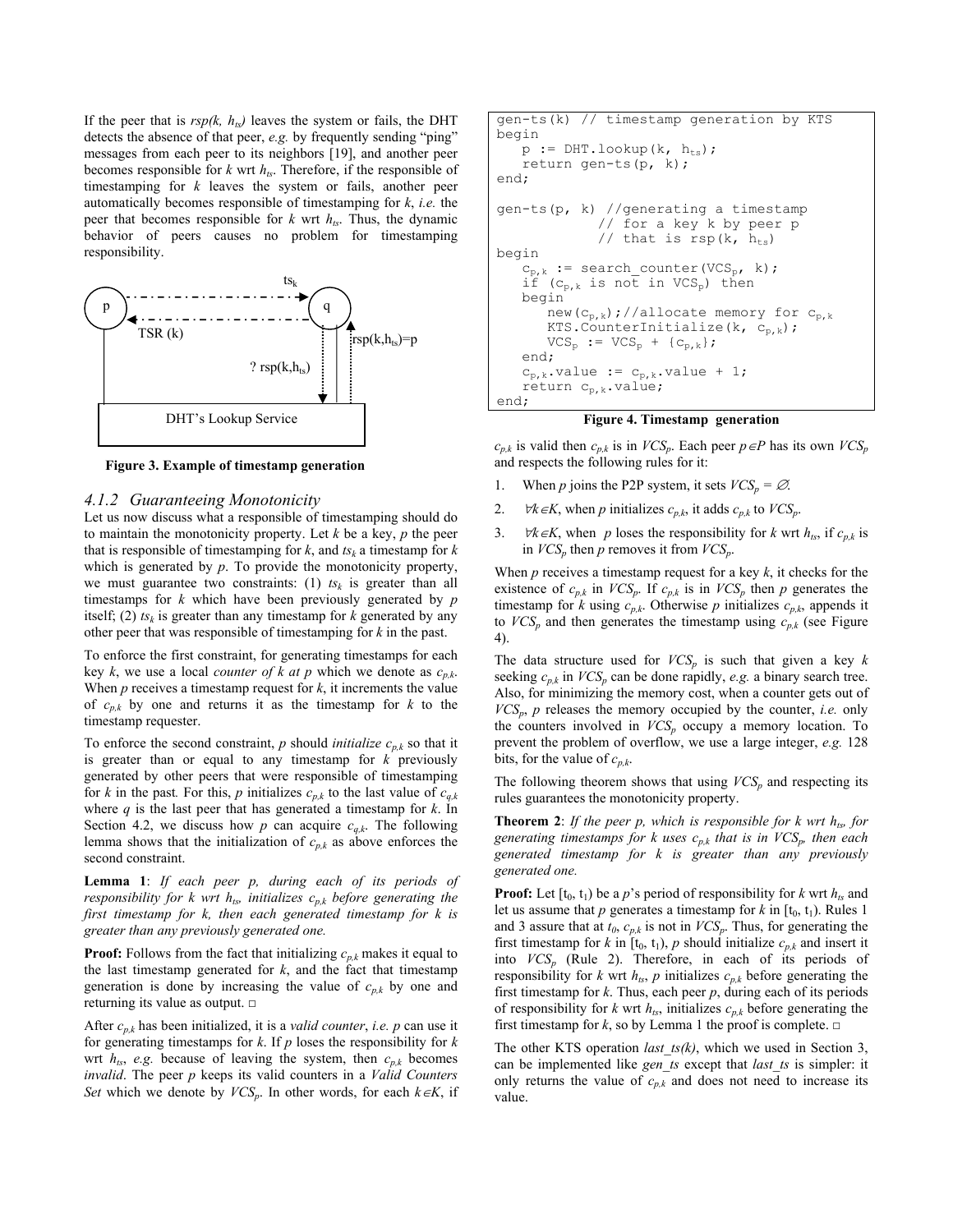#### **4.2 Counter Initialization**

Initializing the counters is very important for maintaining the monotonicity property. Recall that for initializing  $c_{p,k}$ , the peer  $p$ , which is responsible of timestamping for  $k$ , assigns to  $c_{p,k}$  the value of  $c_{a,k}$  where q is the last peer that has generated a timestamp for *k*. But, the question is how *p* can acquire  $c_{q,k}$ . To answer this question, we propose two *initialization algorithms*: *direct* and *indirect*. The direct algorithm is based on transferring directly the counters from a responsible of timestamping to the next responsible. The indirect algorithm is based on retrieving the value of the last generated timestamp from the DHT.

#### *4.2.1 Direct Algorithm for Initializing Counters*

With the direct algorithm, the initialization is done by directly transferring the counters from a responsible of timestamping to the next one at the end of its responsibility. This algorithm is used in situations where the responsible of timestamping loses its responsibility in a normal way, *i.e.* it does not fail.

Let *q* and *p* be two peers, and *K'*⊆*K* be the set of keys for which *q* is the current responsible of timestamping and *p* is the next responsible. The direct algorithm proceeds as follows. Once *q* reaches the end of its responsibility for the keys in *K'*, *e.g.* before leaving the system, it sends to *p* all its counters that have been initialized for the keys involved in  $K'$ . Let  $C$  be an empty set,  $q$ performs the following instructions at the end of its responsibility:

for each  $c_{q,k} \in VCS_q$  do if (k∈K') then  $C := C + {c_{q,k}};$ Send C to p;

At the beginning of its responsibility for the keys in *K'*, *p* initializes its counters by performing the following instructions:

for each 
$$
c_{q,k} \in C
$$
 do begin  
\nnew $(c_{p,k})$ ;  
\n $c_{p,k}$ .value :=  $c_{q,k}$ .value;  
\nVCS<sub>p</sub> := VCS<sub>p</sub> + { $c_{p,k}$ };  
\nend;

#### *4.2.1.1 Application to CAN and Chord*

The direct algorithm initializes the counters very efficiently, in O(1) messages, by sending the counters from the current responsible of timestamping to the next responsible at the end of its responsibility. But, how can the current responsible of timestamping find the address of the next responsible? The DHT's lookup service does not help here because it can only lookup the current responsible for  $k$ , *i.e.*  $rsp(k, h<sub>ts</sub>)$ , and cannot return the address of the next responsible for *k*. To answer the question, we observe that, in DHTs, the next peer that obtains the responsibility for a key *k* is typically a neighbor of the current responsible for  $k$ , so the current responsible of timestamping has the address of the next one. We now illustrate this observation with CAN and Chord, two popular DHTs.

Let us assume that peer *q* is  $rsp(k,h)$  and peer *p* is  $nrsp(k,h)$  where  $k ∈ K$  and  $h ∈ H$ . In CAN and Chord, there are only two ways by which *p* would obtain the responsibility for *k* wrt *h*. First, *q* leaves the P2P system or fails, so the responsibility of *k* wrt *h* is assigned to *p*. Second, *p* joins the P2P system which assigns it the responsibility for *k* wrt *h*, so *q* loses the responsibility for *k* wrt *h* despite its presence in the P2P system. We show that in both cases,  $nrsp(k,h)$  is one of the neighbors of  $rsp(k,h)$ . In other words, we show that both CAN and Chord have the important property that *nrsp(k,h) is one of the neighbors of rsp(k,h) at the time when rsp(k,h) loses the responsibility for k wrt h*.

**CAN.** We show this property by giving a brief explanation of CAN's protocol for joining and leaving the system [19]. CAN maintains a virtual coordinate space partitioned among the peers. The partition which a peer owns is called its zone. According to CAN, a peer *p* is responsible for *k* wrt *h* if and only if *h(k)*, which is a point in the space, is in *p*'s zone. When a new peer, say *p*, wants to join CAN, it chooses a point *X* and sends a join request to the peer whose zone involves *X*. The current owner of the zone, say *q*, splits its zone in half and the new peer occupies one half, then *q* becomes one of *p*'s neighbors. Thus, in the case of join,  $nrsp(k,h)$  is one of the neighbors of  $rsp(k,h)$ . Also, when a peer *p* leaves the system or fails, its zone will be occupied by one of its neighbors, *i.e.* the one that has the smallest zone. Thus, in the case of leave or fail, *nrsp(k,h)* is one of the neighbors of *rsp(k,h)* , and that neighbor is known for *rsp(k,h)*.

**Chord.** In Chord [29], each peer has an m-bit identifier (ID). The peer IDs are ordered in a circle and the neighbors of a peer are the peers whose distance from *p* clockwise in the circle is  $2^{i}$  for  $0 \le i \le$ *m*. The responsible for *k* wrt *h* is the first peer whose ID is equal or follows  $h(k)$ . Consider a new joining peer p with identifier  $ID_n$ . Suppose that the position of  $p$  in the circle is just between two peers  $q_1$  and  $q_2$  with identifiers  $ID_1$  and  $ID_2$ , respectively. Without loss of generality, we assume that  $ID_1 \leq ID_2$  thus we have  $ID_1 \leq ID_2 \leq ID_2$ . Before the entrance of *p*, the peer  $q_2$  was responsible for *k* wrt *h* if and only if  $ID_1 \leq h(k) \leq ID_2$ . When *p* joins Chord, it becomes responsible for *k* wrt *h* if and only if *ID<sub>1</sub>* < *h*(*k*) ≤*ID<sub>p</sub>*. In other words, *p* becomes responsible for a part of the keys for which *q2* was responsible. Since the distance clockwise from *p* to  $q_2$  is  $2^{\theta}$ ,  $q_2$  is a neighbor of *p*. Thus, in the case of join,  $nrsp(k,h)$  is one of the neighbors of  $rsp(k,h)$ . When, a peer  $p$  leaves the system or fails, the next peer in the circle, say *q2*, becomes responsible for its keys. Since the distance clockwise from *p* to  $q_2$  is  $\hat{2}^0$ ,  $q_2$  is a neighbor of *p*.

Following the above discussion, when a peer *q* loses the responsibility for *k* wrt *h* in Chord or CAN, one of its neighbors, say *p*, is the next responsible for all keys for which *q* was responsible. Therefore, to apply the direct algorithm, it is sufficient that, before losing its responsibility,  $q$  sends to  $p$  its initialized counters, *i.e.* those involved in *VCSq*.

#### *4.2.2 Indirect Algorithm for Initializing Counters*

With the direct algorithm, the initialization of counters can be done very efficiently. However, in some situations the direct algorithm cannot be used, *e.g.* when a responsible of timestamping fails. In those situations, we use the indirect algorithm. For initializing the counter of a key *k*, the indirect algorithm retrieves the most recent timestamp which is stored in the DHT along with the pairs (*k, data)*. As described in Section 3.2, peers store the timestamps, which are generated by KTS, along with their data in the DHT.

The indirect algorithm for initializing the counters proceeds as follows (see Figure 5). Let  $k$  be a key,  $p$  be the responsible of timestamping for  $k$ , and  $H_r$  be the set of replication hash functions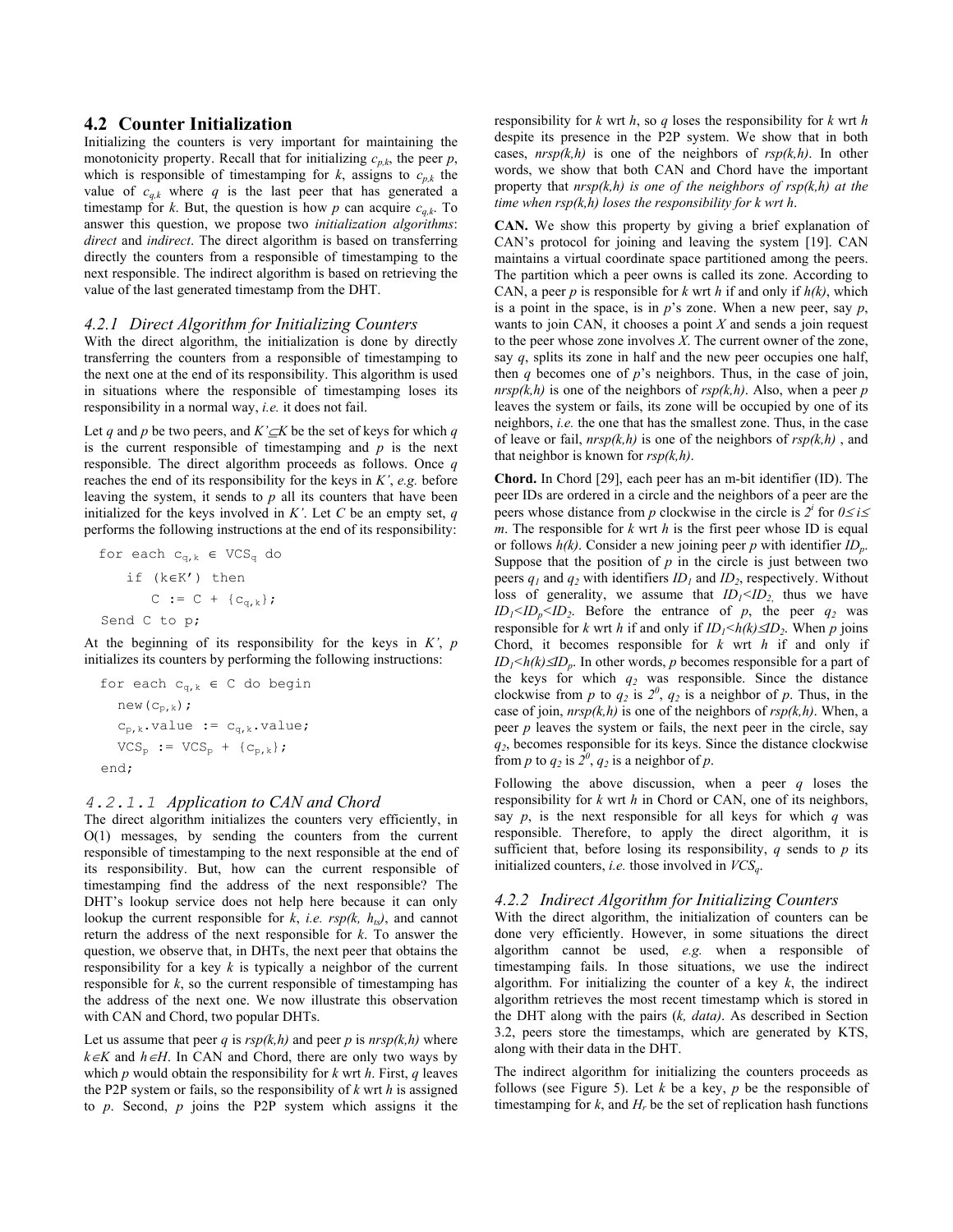```
Indirect Initialization(k, var c_{p,k})
begin 
   ts_{m} := -1; for each h∈Hr do begin 
       {data, ts} := DHT.geth(k);
       if (ts_m < ts) then
          ts_m := ts; end; 
   c_{p,k}.value := ts_m + 1;
end;
```
#### **Figure 5. Indirect algorithm for initializing counters**

which are used for replicating the data in the DHT as described in Section 3.2. To initialize  $c_{p,k}$ , for each  $h \in H_r$ ,  $p$  retrieves the replica (and its associated timestamp) which is stored at *rsp(k, h)*. Among the retrieved timestamps, *p* selects the most recent one, say  $ts_m$ , and initializes  $c_{n,k}$  to  $ts_m + 1$ . If no replica and timestamp is stored in the DHT along with  $k$ , then  $p$  initializes  $c_{p,k}$  to 0.

If  $p$  is at the beginning of its responsibility of timestamping for  $k$ , before using the indirect algorithm, it waits a while so that the possible timestamps, which are generated by the previous responsible of timestamping, be committed in the DHT by the peers that have requested them.

Let *cret* be the number of messages which should be sent over the network for retrieving a data from the DHT, the indirect algorithm is executed in  $O(|H_r| * c_{ret})$  messages.

Let us now compute the probability that the indirect algorithm retrieves successfully the latest version of the timestamp from the DHT. We denote this probability as  $p_s$ . Let *t* be the time at which we execute the indirect algorithm, and  $p_t$  be the probability of currency and availability at *t* (see Section 3.3 for the definition of the probability of currency and availability). If at least one of the peers, which are responsible for *k* wrt replication hash functions, owns a current replica then the indirect algorithm works successfully. Thus,  $p_s$  can be computed as follows:

 $p_s = 1$  – (the probability that no current replica is available at *peers which are responsible for k wrt replication hash functions)* 

Thus, we have:

 $p_s = 1 - (1 - p_t)^{|H_r|}$ 

In this equation,  $|H_r|$  is the number of replication hash functions. By increasing the number of replication hash functions, we can obtain a good probability of success for the indirect algorithm. For instance, if the probability of currency and availability is about 30%, then by using 13 replication hash functions,  $p_s$  is more than 99%.

By adjusting the number of replication hash functions, the probability of success of the indirect algorithm is high but not 100%. Thus, there may be some situations where it cannot retrieve the latest version of timestamp, in which case the counter of the key is not initialized correctly. To deal with these situations in a correct way, we propose the following strategies:

• **Recovery**. After restarting, the failed responsible of timestamping contacts the new responsible of timestamping, say  $p$ , and sends it all its counters. Then, the new responsible of timestamping compares the received counters with those initialized by the indirect algorithm and corrects the counters which are initialized incorrectly (if any). In addition, if *p* has generated some timestamps with an incorrect counter, it

retrieves the data which has been stored in the DHT with the latest value of the incorrect counter and reinserts the data into the DHT with the correct value of the counter.

Periodic inspection. A responsible of timestamping which takes over a failed one, and which has not been contacted by it, periodically compares the value of its initialized counters with the timestamps which are stored in the DHT. If a counter is lower than the highest timestamp found, the responsible of timestamping corrects the counter. Furthermore, it reinserts the data which has been stored in the DHT with the latest value of the incorrect counter (if any).

#### **4.3 Validity of Counters**

In Section 4.1, the third rule for managing VCSs states that if a peer *p* loses the responsibility for a key  $k$  wrt  $h_{ts}$ , then  $p$  should remove  $c_{p,k}$  from  $VCS_p$  (if it is there). We now discuss what p should do in order to respect the third rule for *VCSp*. If the reason for losing responsibility is that *p* has left the P2P system or failed, then there is nothing to do, since when *p* rejoins the P2P system, it sets  $VCS_p = \emptyset$ . Therefore, we assume that p is present in the P2P system and loses the responsibility for  $k$  wrt  $h_{ts}$  because some other peer joins the P2P system and becomes responsible for *k*.

We can classify DHT protocols in two categories: *Responsibility Loss Aware (RLA)* and *Responsibility Loss Unaware (RLU)*. In an RLA DHT, a peer that loses responsibility for some key *k* wrt *h* and is still present in the P2P system detects its loss of responsibility. A DHT that is not RLA is RLU.

Most DHTs are RLA, because usually when a new peer *p* becomes  $rsp(k, h)$ , it contacts  $prsp(k, h)$ , say q, and asks q to return the pairs *(k, data)* which are stored at *q*. Thus, *q* detects the loss of responsibility for *k*. Furthermore, in most of DHTs, *p* is a new neighbor of *q* (see Section 4.2.1), so when *p* arrives *q* detects that it has lost the responsibility for some keys. For the DHTs that are RLA, the third rule of VCS can be enforced as follows. When a peer *p* detects that it has lost the responsibility for some keys wrt  $h_{ts}$ , it performs the following instructions:

For each  $c_{p,k} \in VCS_p$  do

If  $p \neq rsp(k, h_{ts})$  then remove  $c_{p,k}$  from VCS<sub>p</sub>

If the DHT is RLU, then Rule 3 can be violated. Let us illustrate with the following scenario. Let *k* be a key and *p* the peer that is  $rsp(k, h_{ts})$  which generates some timestamp for *k*, *i.e.*  $c_{p,k}$  is in  $VCS_p$ . Suppose another peer *q* joins the P2P system, becomes  $rsp(k, h_{ts})$  and generates some timestamps for *k*. Then *q* leaves the DHT, and *p* becomes again  $rsp(k, h_{ts})$ . In this case, if *p* generates a timestamp for *k* using  $c_{p,k} \in VCS_p$ , the generated timestamp may be equal or less than the last generated timestamp for *k*, thus violating the monotonicity property as a result of violating Rule 3. To avoid such problems in a DHT that is RLU, we impose that  $rsp(k, h_{ts})$  assumes that after generating each timestamp for  $k$ , it loses its responsibility for  $k$  wrt  $h_{ts}$ . Thus, after generating a timestamp for *k*, it removes  $c_{p,k}$  from  $VCS_p$ . Therefore, Rule 3 is enforced. However, by this strategy, for generating each timestamp for *k* we need to initialize  $c_{p,k}$ , and this increases the cost of timestamp generation.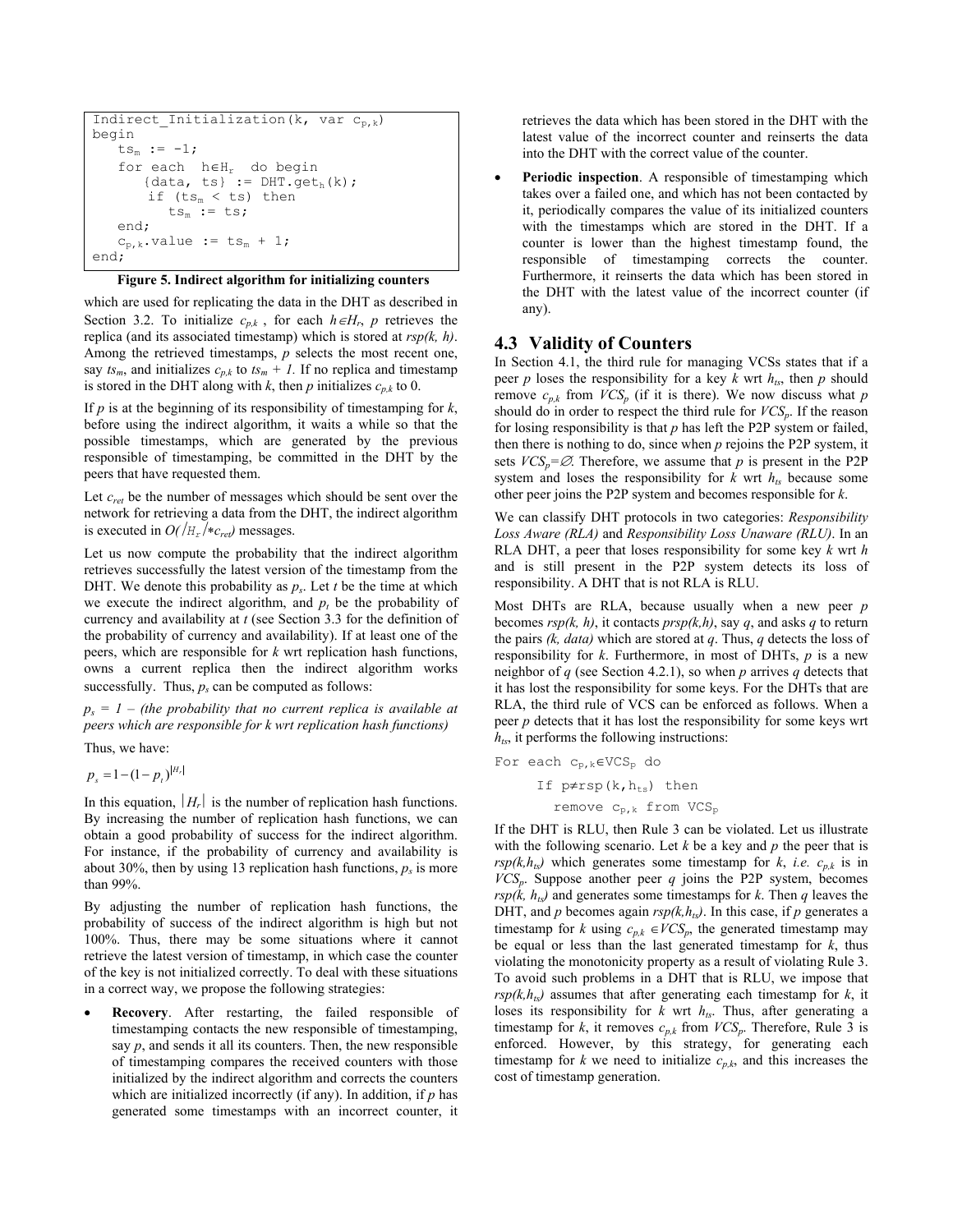## **5. PERFORMANCE EVALUATION**

In this section, we evaluate the performance of our Update Management Service (UMS) through implementation and simulation. The implementation over a 64-node cluster was useful to validate our algorithm and calibrate our simulator. The simulation allows us to study scale up to high numbers of peers (up to 10,000 peers).

The rest of this section is organized as follows. In Section 5.1, we describe our experimental and simulation setup, and the algorithms used for comparison. In Section 5.2, we first report experimental results using the implementation of UMS and KTS on a 64-node cluster, and then we present simulation results on performance by increasing the number of peers up to *10,000*. In Sections 5.3, we evaluate the effect of the number of replicas, which we replicate for each data in the DHT, on performance. In Section 5.4, we study the effect of peers' failures on performance. In Section 5.5, we study the effect of the frequency of updates on performance.

#### **5.1 Experimental and Simulation Setup**

Our implementation is based on Chord [29] which is a simple and efficient DHT. Chord's lookup mechanism is provably robust in the face of frequent node fails, and it can answer queries even if the system is continuously changing. We implemented UMS and KTS as a service on top of Chord which we also implemented. In our implementation, the keys do not depend on the data values, so changing the value of a data does not change its key.

We tested our algorithms over a cluster of 64 nodes connected by a 1-Gbps network. Each node has 2 Intel Xeon 2.4 GHz processors, and runs the Linux operating system. We make each node act as a peer in the DHT.

To study the scalability of our algorithms far beyond 64 peers, we implemented a simulator using SimJava [27]. To simulate a peer, we use a SimJava entity that performs all tasks that must be done by a peer for executing the services KTS and UMS. We assign a delay to communication ports to simulate the delay for sending a message between two peers in a real P2P system. Overall, the simulation and experimental results were qualitatively similar. Thus, due to space limitations, for most of our tests, we only report simulation results.

The simulation parameters are shown in Table 1. We use parameter values which are typical of P2P systems [25]. The latency between any two peers is a normally distributed random number with a mean of 200 ms. The bandwidth between peers is also a random number with normal distribution with a mean of 56 (kbps). The simulator allows us to perform tests up to *10,000* peers, after which simulation data no longer fit in RAM and makes our tests difficult. Therefore, the number of peers is set to be *10,000*, unless otherwise specified.

In each experiment, peer departures are timed by a random Poisson process (as in [21]). The average rate, *i.e.*  $\lambda$ , for events of the Poisson process is  $\lambda = 1$ /second. At each event, we select a peer to depart uniformly at random. Each time a peer goes away, another joins, thus keeping the total number of peers constant (as in [21]).

Peer departures are of two types: normal leave or fail. Let *failure rate* be a parameter that denotes the percentage of departures which are of fail type. When a departure event occurs, our simulator must decide on the type of this departure. For this, it generates a random number which is uniformly distributed in [0..100]; if the number is greater than *failure rate* then the peer departure is considered as a normal leave, else as a fail. In our tests, the default setting for *fail rate* is 5%.

In our experiments, each replicated data is updated by update operations which are timed by a random Poisson process. The default average rate for events of this Poisson process is  $λ=1/h$ our.

In our tests, unless otherwise specified, the number of replicas of each data is 10, *i.e.*  $/H_r$  /=10.

**Table 1. Simulation parameters** 

| <b>Simulation</b><br>parameter       | <b>Values</b>                                                            |
|--------------------------------------|--------------------------------------------------------------------------|
| Bandwidth                            | Normally distributed random number,<br>Mean = $56$ Kbps, Variance = $32$ |
| Latency                              | Normally distributed random number,<br>Mean = $200$ ms, Variance = $100$ |
| Number of peers                      | 10,000 peers                                                             |
| $/H_r/$                              | 10                                                                       |
| Peers'<br>and<br>joins<br>departures | Timed by a random Poisson process<br>with $\lambda = 1$ /second          |
| Updates on each data                 | Timed by a random Poisson process<br>with $\lambda = 1/h$ our            |
| Failure rate                         | 5% of departures                                                         |

Although it cannot provide the same functionality as UMS, the closest prior work to UMS is the BRICKS project [13]. To assess the performance of UMS, we compare our algorithm with the BRICKS algorithm, which we denote as BRK. We tested two versions of UMS. The first one, denoted by UMS-Direct, is a version of UMS in which the KTS service uses the direct algorithm for initializing the counters. The second version, denoted by UMS-Indirect, uses a KTS service that initializes the counters by the indirect algorithm.

In our tests, we compare the performance of UMS-Direct, UMS-Indirect and BRK in terms of response time and communication cost. By response time, we mean the time to return a current replica in response to a query *Q* requesting the data associated with a key. The communication cost is the total number of messages needed to return a current replica in response to *Q*. For each experiment, we perform 30 tests by issuing *Q* at 30 different times which are uniformly distributed over the total experimental time, *e.g.* 3 hours, and we report the average of their results.

## **5.2 Scale up**

In this section, we investigate the scalability of UMS. We use both our implementation and our simulator to study the response time and communication cost of UMS while varying the number of peers.

Using our implementation over the cluster, we ran experiments to study how response time increases with the addition of peers. Figure 6 shows the response time with the addition of peers until 64. The response time of all three algorithms grows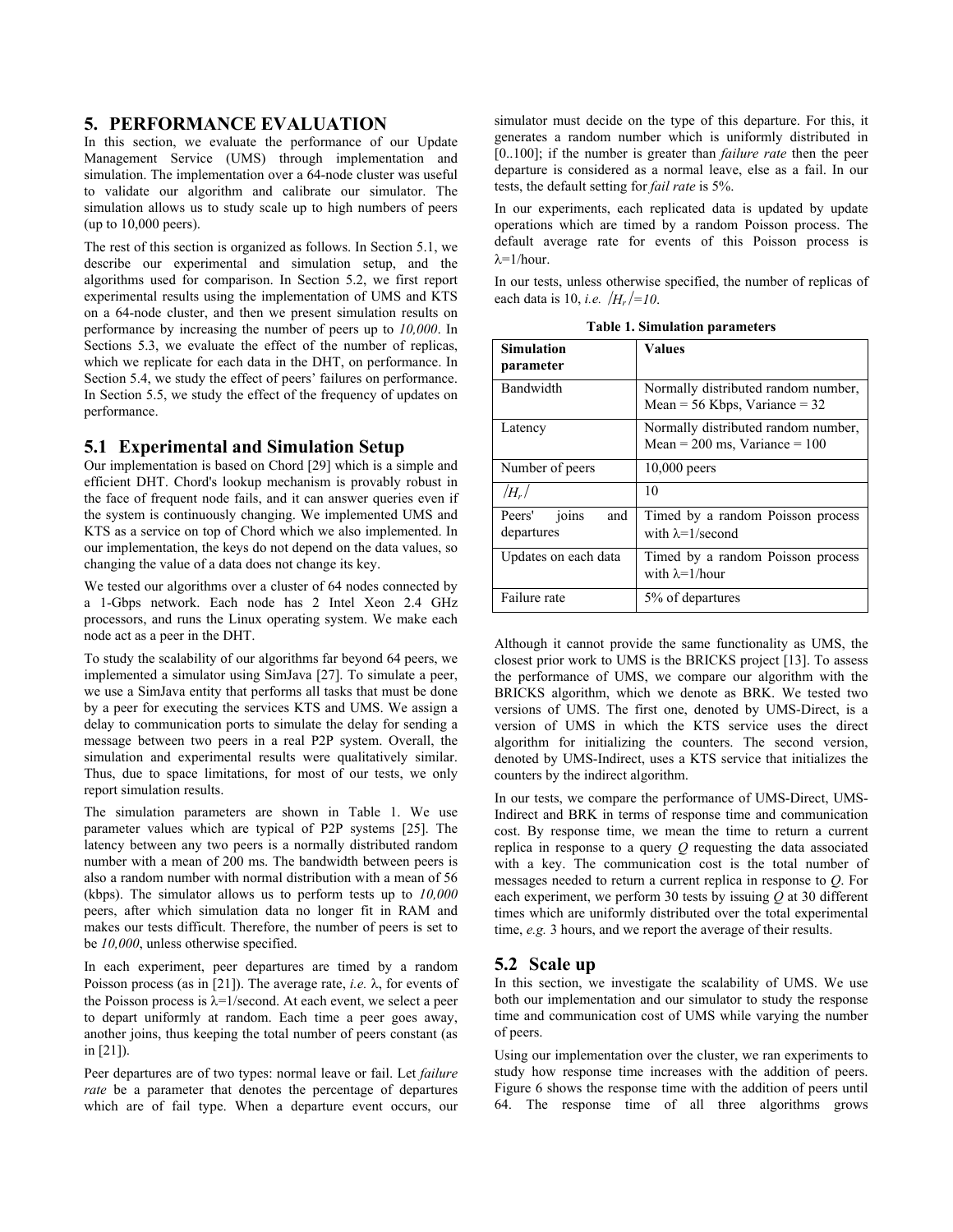logarithmically with the number of peers. However, the response time of UMS-Direct and UMS-Indirect is significantly better than BRK. The reason is that, by using KTS and determining the last generated timestamp, UMS can distinguish the currency of replicas and return the first current replica which it finds while BRK needs to retrieve all available replicas, which hurts response time. The response time of UMS-Direct is better than UMS-Indirect because, for determining the last timestamp, UMS-Direct uses a version of KTS that initializes the counters by the direct algorithm which is more efficient than the indirect algorithm used by UMS-Indirect. Note that the reported results are the average of the results of several tests done at uniformly random times.



**Figure 6. Response time vs. number of peers** 



**Figure 7. Response time vs. number of peers** 



**Figure 8. Communication cost vs. number of peers** 

Using simulation, Figure 7 shows the response time of the three algorithms with the number of peers increasing up to 10000 and the other simulation parameters set as in Table 1. Overall, the experimental results correspond qualitatively with the simulation results. However, we observed that the response time gained from our experiments over the cluster is slightly better than that of simulation for the same number of peers, simply because of faster communication in the cluster.

We also tested the communication cost of UMS. Using the simulator, Figure 8 depicts the total number of messages while increasing the number of peers up to 10,000 with the other simulation parameters set as in Table 1. The communication cost increases logarithmically with the number of peers.



**Figure 9. Response time vs. number of replicas** 



**Figure 10. Communication cost vs. number of replicas** 

#### **5.3 Effect of the Number of Replicas**

In this section, we study the effect of the number of replicas, which we replicate for each data in the DHT, on the performance of MUS.

Using the simulator, Figures 9 and 10 show how respectively response time and communication cost evolve while increasing the number of replicas, with the other simulation parameters set as in Table 1. The number of replicas has a strong impact on the performance of BRK, but no impact on UMS-Direct. It has a little impact on the performance of UMS-Indirect because, in the cases where the counter of a key is not initialized, UMS-Indirect must retrieve all replicas from the DHT.

#### **5.4 Effect of Failures**

In this section, we investigate the effect of failures on the response time of UMS. In the previous tests, the value of failure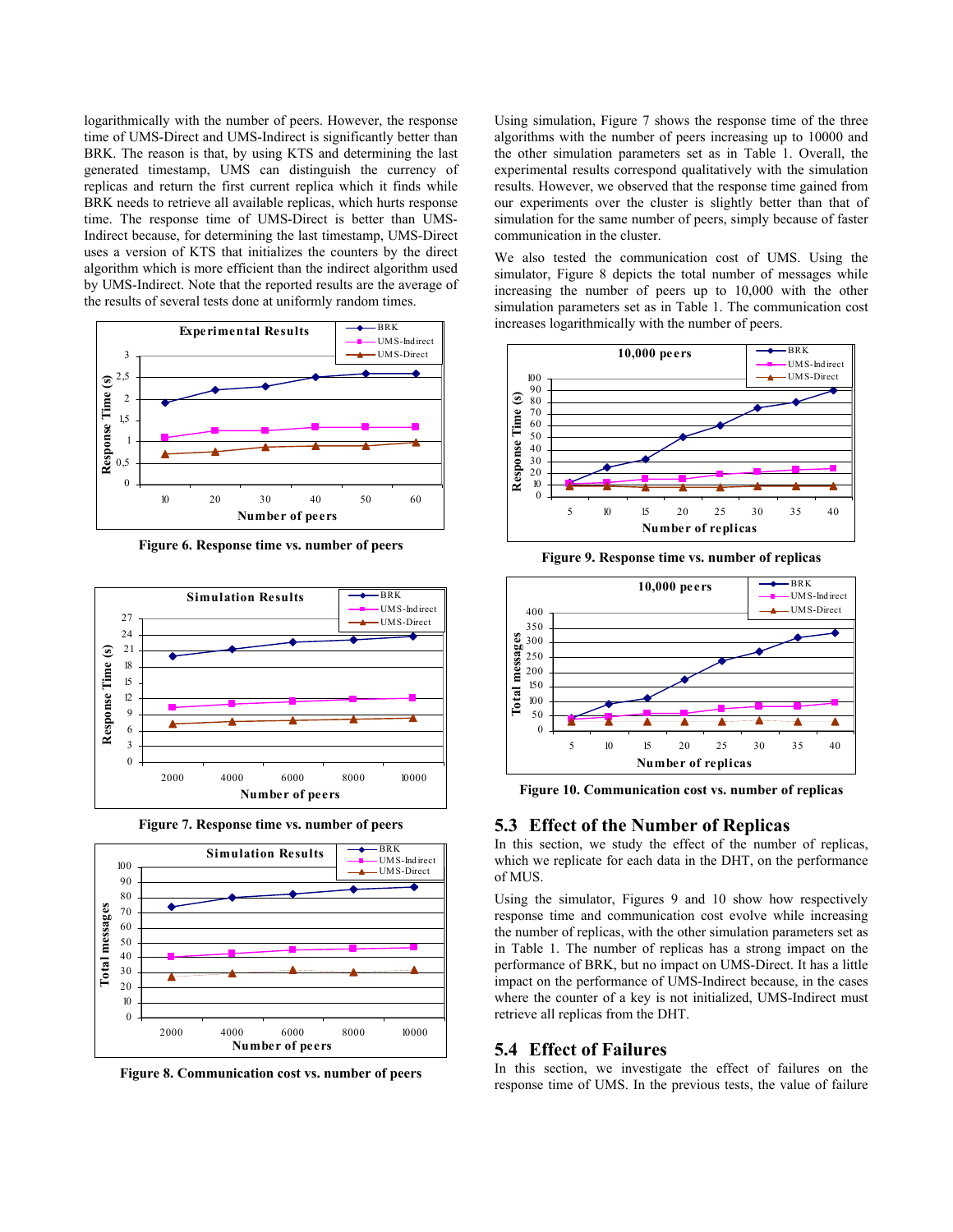rate was 5%. In this section, we vary the value of fail rate and investigate its effect on response time.

Figure 11 shows how response time evolves when increasing the fail rate, with the other parameters set as in Table 1. An increase in failure rate decreases the performance of Chord's lookup service, so the response time of all three algorithms increases. For the cases where the failure rate is high, *e.g.* more than 80%, the response time of UMS-Direct is almost the same as UMS-Indirect. The reason is that if a responsible of timestamping fails, both UMS-Direct and UMS-Indirect need to use the indirect algorithm for initializing the counters at the next responsible of timestamping, thus their response time is the same.



**Figure 11. Response time vs. failure rate** 



**Figure 12. Response time vs. frequency of updates** 

# **5.5 Effect of Update Frequency**

In this section, we study the effect of the frequency of updates on the performance of UMS. In the previous experiments, updates on each data were timed by a Poisson process with an average rate of 1/hour. In this section, we vary the average rate (*i.e.* frequency of updates) and investigate its effect on response time.

Using our simulator, Figures 12 shows how response time evolves while increasing the frequency of updates with the other simulation parameters set as in Table 1. The response time decreases by increasing the frequency of updates. The reason is that an increase in the frequency of updates decreases the distance between the time of the latest update and the retrieval time, and this increases the probability of currency and availability, so the number of replicas which UMS retrieves for finding a current replica decreases.

# **6. RELATED WORK**

In the context of distributed systems, data replication has been widely studied to improve both performance and availability. Many solutions have been proposed in the context of distributed database systems for managing replica consistency [17], in particular, using eager or lazy (multi-master) replication techniques. However, these techniques either do not scale up to large numbers of peers or raise open problems, such as replica reconciliation, to deal with the open and dynamic nature of P2P systems.

Data currency in replicated databases has also been widely studied, *e.g.* [1], [10], [11], [14], [22] and [26]. However, the main objective is to trade currency and consistency for performance while controlling the level of currency or consistency desired by the user. Our objective in this paper is different, *i.e.* return the current (most recent) replica as a result of a get request.

Most existing P2P systems support data replication, but without consistency guarantees. For instance, Gnutella [9] and KaZaA [12], two of the most popular P2P file sharing systems allow files to be replicated. However, a file update is not propagated to the other replicas. As a result, multiple inconsistent replicas under the same identifier (filename) may co-exist and it depends on the peer that a user contacts whether a current replica is accessed.

PGrid is a structured P2P system that deals with the problem of updates based on a rumor-spreading algorithm [7]. It provides a fully decentralized update scheme, which offers probabilistic guaranties rather than ensuring strict consistency. However, replicas may get inconsistent, *e.g.* as a result of concurrent updates, and it is up to the users to cope with the problem.

The Freenet P2P system [3] uses a heuristic strategy to route updates to replicas, but does not guarantee data consistency. In Freenet, the query answers are replicated along the path between the peers owning the data and the query originator. In the case of an update (which can only be done by the data's owner), it is routed to the peers having a replica. However, there is no guarantee that all those peers receive the update, in particular those that are absent at update time.

Many of existing DHT applications such as CFS [4], Past [24] and OceanStore [20] exploit data replication for solving the problem of hot spots and also improving data availability. However, they generally avoid the consistency problem by restricting their focus on read-only (immutable) data.

The BRICKS project [13] deals somehow with data currency by considering the currency of replicas in the query results. For replicating a data, BRICKS stores the data in the DHT using multiple keys, which are correlated to the key *k* by which the user wants to store the data. There is a function that, given *k*, determines its correlated keys. To deal with the currency of replicas, BRICKS uses versioning. Each replica has a version number which is increased after each update. However, because of concurrent updates, it may happen that two different replicas have the same version number thus making it impossible to decide which one is the current replica. In addition, to return a current replica, all replicas need be retrieved in order to select the latest version. In our solution, concurrent updates raise no problem, *i.e.* this is a consequence of the monotonicity property of timestamps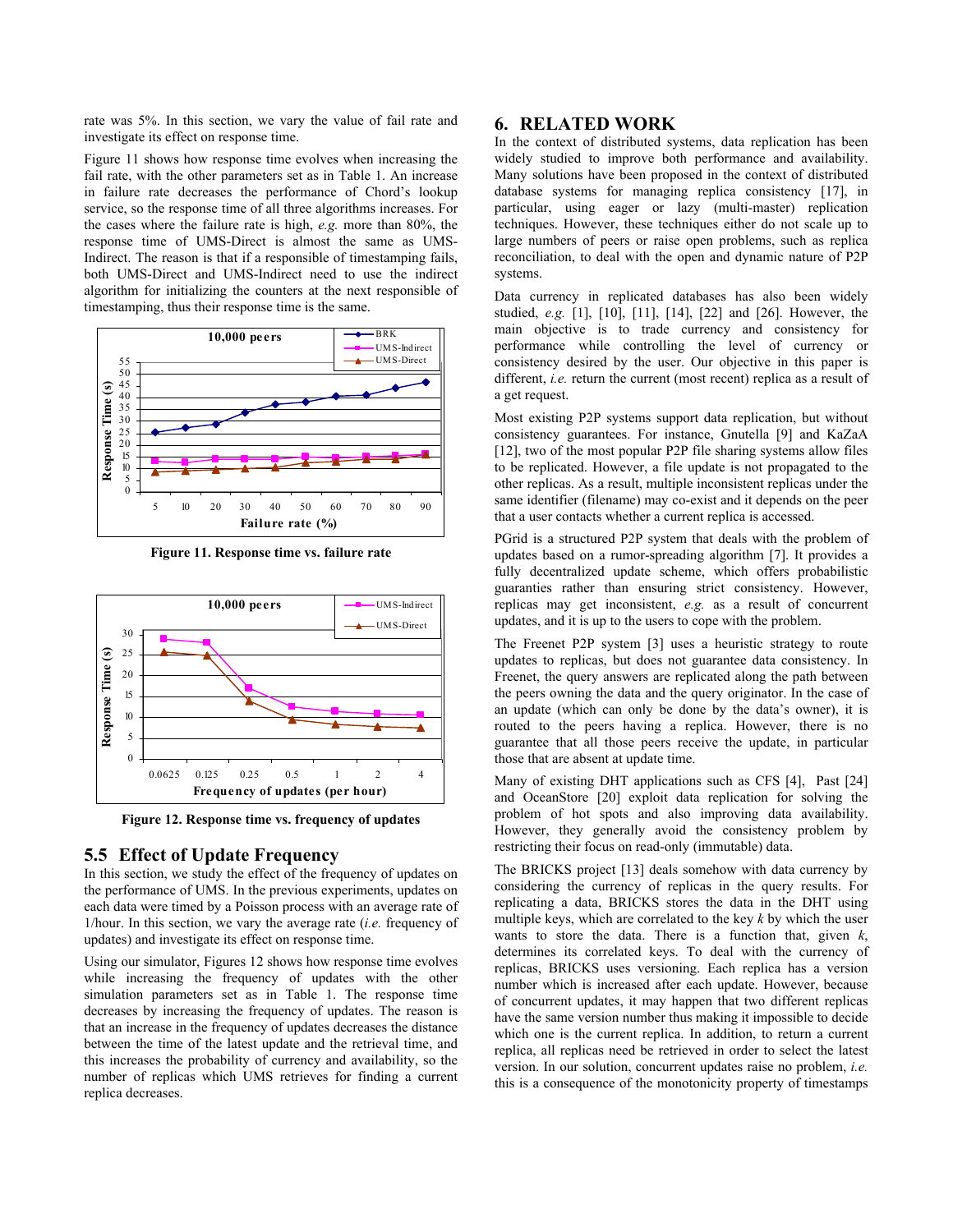which are generated by KTS. In addition, our solution does not need to retrieve all replicas, and thus is much more efficient.

#### **7. CONCLUSION**

To ensure high data availability, DHTs typically rely on data replication, yet without currency guarantees for updateable data. In this paper, we proposed a complete solution to the problem of data availability and currency in replicated DHTs. Our main contributions are the following.

First, we proposed a new service called Update Management Service (UMS) which provides efficient retrieval of current replicas. For update operations, the algorithms of UMS rely on timestamping. UMS supports concurrent updates. Furthermore, it has the ability to determine whether a replica is current or not without comparing it with other replicas. Thus, unlike the solution in [13], our solution does not need to retrieve all replicas for finding a current replica, and is much more efficient.

Second, we gave a probabilistic analysis of UMS's communication cost by computing the expected number of replicas which UMS must retrieve. We proved that this number is less than the inverse of the probability of currency and availability. Thus, except for the cases where the availability of current replicas is very low, the expected number of retrieved replicas is typically small, *e.g.* if at least 35% of replicas are current and available then this number is less than 3.

Third, we proposed a Key-based Timestamping Service (KTS) which generates monotonically increasing timestamps in a completely distributed fashion, using local counters. The dynamic behavior of peers causes no problem for KTS. To preserve timestamp monotonicity, we proposed a direct and an indirect algorithm. The direct algorithm deals with the situations where peers leave the system normally, *i.e.* without failing. The indirect algorithm takes into account the situations where peers fail. Although the indirect algorithm has high probability of success in general, there are rare situations where it may not be successful at finding the current replica. We proposed two strategies to deal with these situations.

Fourth, we validated our solution through implementation and experimentation over a 64-node cluster and evaluated its scalability through simulation over 10,000 peers using SimJava. We compared the performance of UMS and BRK (from the BRICK project) which we used as baseline algorithm. The experimental and simulation results show that using KTS, UMS achieves major performance gains, in terms of response time and communication cost, compared with BRK. The response time and communication cost of UMS grow logarithmically with the number of peers of the DHT. Increasing the number of replicas, which we replicate for each data in the DHT, increases very slightly the response time and communication cost of our algorithm. In addition, even with a high number of peer fails, UMS still works well. In summary, this demonstrates that data currency, a very important requirement for many applications, can now be efficiently supported in replicated DHTs.

## **REFERENCES**

[1] Bernstein, P.A., Fekete, A., Guo, H., Ramakrishnan, R., and Tamma, P. Relaxed-currency serializability for middle-tier caching and replication. *Proc. of SIGMOD*, 2006.

- [2] Bromwich, T.J.I. *An Introduction to the Theory of Infinite Series*. 3rd edition, Chelsea Pub. Co., 1991.
- [3] Clarke, I., Miller, S.G., Hong, T.W., Sandberg, O., and Wiley, B. Protecting Free Expression Online with Freenet. *IEEE Internet Computing 6(1)*, 2002.
- [4] Dabek, F., Kaashoek, M.F., Karger, D., Morris, R., and Stoica, I. Wide-Area Cooperative Storage with CFS. *Proc. of ACM Symp. on Operating Systems Principles*, 2001.
- [5] Dabek, F., Zhao, B.Y., Druschel, P., Kubiatowicz, J., and Stoica, I. Towards a Common API for Structured Peer-to-Peer Overlays. *Proc. of Int. Workshop on Peer-to-Peer Systems (IPTPS)*, 2003.
- [6] Daswani, N., Garcia-Molina, H., and Yang, B. Open Problems in Data-Sharing Peer-to-Peer Systems. *Proc. of ICDT*, 2003.
- [7] Datta A., Hauswirth M., and Aberer, K. Updates in Highly Unreliable, Replicated Peer-to-Peer Systems. *Proc. of IEEE Int. Conf. on Distributed Computing Systems (ICDCS)*, 2003.
- [8] Elson, J., Girod, L., and Estrin, D. Fine-grained Network Time Synchronization Using Reference Broadcasts. *SIGOPS Operating Systems Review, 36(SI)*, 2002.
- [9] Gnutella. http://www.gnutelliums.com/.
- [10] Guo, H., Larson, P.Å., Ramakrishnan, R., and Goldstein, J. Relaxed Currency and Consistency: How to Say "Good Enough" in SQL. *Proc of SIGMOD*, 2004.
- [11] Guo, H., Larson, P.Å., and Ramakrishnan, R. Caching with 'Good Enough' Currency, Consistency, and Completeness. *Proc. of VLDB*, 2005.
- [12] Kazaa. http://www.kazaa.com/.
- [13] Knezevic, P., Wombacher, A., and Risse, T. Enabling High Data Availability in a DHT. *Proc. of Int. Workshop on Grid and P2P Computing Impacts on Large Scale Heterogeneous Distributed Database Systems (GLOBE)*, 2005.
- [14] Lindstrom, G., and Hunt, F. Consistency and Currency in Functional Databases. *Proc. of INFOCOM*, 1983.
- [15] Luby, M. *Pseudorandomness and Cryptographic Applications*. Princeton University Press, 1996.
- [16] Mills., D.L. Internet Time Synchronization: The Network Time Protocol. *IEEE Transactions on Communications, 39(10)*, 1991.
- [17] Özsu, T., and Valduriez, P. *Principles of Distributed Database Systems*. 2nd Edition, Prentice Hall, 1999.
- [18] PalChaudhuri, S., Saha, A.K., and Johnson, D.B. Adaptive Clock Synchronization in Sensor Networks. *Proc. of Int. Symp. on Information Processing in Sensor Networks*, 2004.
- [19] Ratnasamy, S., Francis, P., Handley, M., Karp, R.M., and Shenker, S. A Scalable Content-Addressable Network. *Proc. of SIGCOMM*, 2001.
- [20] Rhea, S.C., Eaton, P.R., Geels, D., Zhao, B., Weatherspoon, H., and Kubiatowicz, J. Pond: the OceanStore Prototype. *Proc. of USENIX Conf. on File and Storage Technologies (FAST)*, 2003.